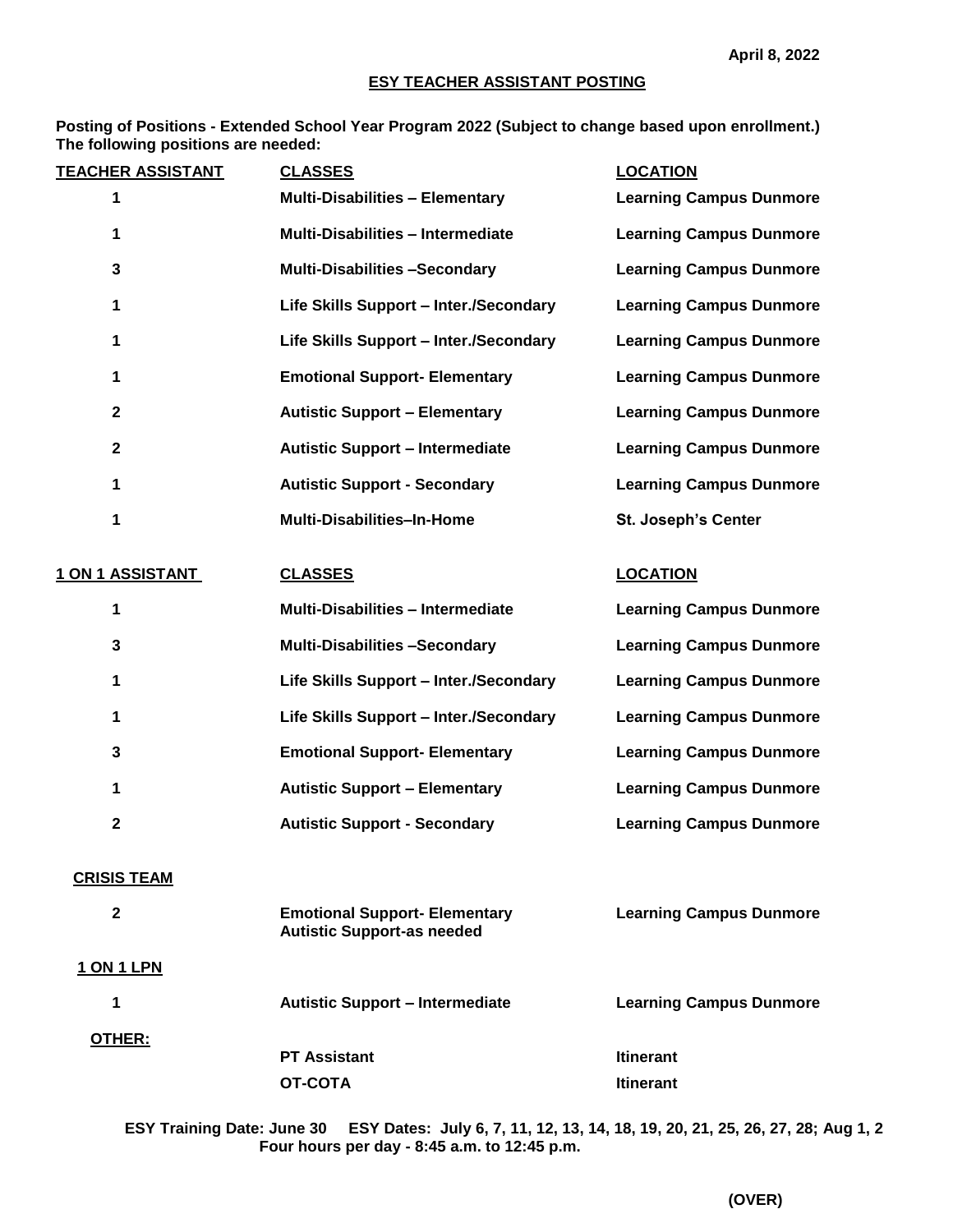**THE DEADLINE FOR APPLYING FOR THESE POSITIONS IS NOON ON MONDAY, APRIL 18, 2022.**

**IF YOU ARE INTERESTED IN APPLYING FOR ANY OF THE ESY TEACHER ASSISTANT POSITIONS, THIS LETTER OF APPLICATION (AND A COPY OF CLEARANCES IF NEW TO IU 19) SHOULD BE FORWARDED TO:**

> **PERSONNEL DEPARTMENT ATTN: JENNIFER HONICK, DIRECTOR OF BUSINESS AFFAIRS NORTHEASTERN EDUCATIONAL INTERMEDIATE UNIT 1200 LINE ST. ARCHBALD, PA 18403**

### *PLEASE NUMBER BELOW IN THE ORDER OF YOUR PREFERENCE FOR TEACHER ASSISTANT, 1 ON 1 ASSISTANT, AND CRISIS. ASSIGNMENT PREFERENCE NOT GUARANTEED***:**

| <b>Multi-Disabilities - Elementary</b>                                          | <b>Learning Campus Dunmore</b> |
|---------------------------------------------------------------------------------|--------------------------------|
| <b>Multi-Disabilities - Intermediate</b>                                        | <b>Learning Campus Dunmore</b> |
| <b>Multi-Disabilities -Secondary</b>                                            | <b>Learning Campus Dunmore</b> |
| Life Skills Support - Inter./Secondary                                          | <b>Learning Campus Dunmore</b> |
| <b>Emotional Support- Elementary</b>                                            | <b>Learning Campus Dunmore</b> |
| <b>Autistic Support - Elementary</b>                                            | <b>Learning Campus Dunmore</b> |
| <b>Autistic Support - Intermediate</b>                                          | <b>Learning Campus Dunmore</b> |
| <b>Autistic Support - Secondary</b>                                             | <b>Learning Campus Dunmore</b> |
| <b>Multi-Disabilities-In-Home</b>                                               | <b>St. Joseph's Center</b>     |
| 1 ON 1 Multi-Disabilities - Intermediate                                        | <b>Learning Campus Dunmore</b> |
| 1 ON 1 Multi-Disabilities - Secondary                                           | <b>Learning Campus Dunmore</b> |
| 1 ON 1 Life Skills Support - Inter./Secondary                                   | <b>Learning Campus Dunmore</b> |
| 1 ON 1 Emotional Support- Elementary                                            | <b>Learning Campus Dunmore</b> |
| 1 ON 1 Autistic Support - Elementary                                            | <b>Learning Campus Dunmore</b> |
| 1 ON 1 Autistic Support - Secondary                                             | <b>Learning Campus Dunmore</b> |
| <b>CRISIS (Emotional Support - Elementary;</b><br>Autistic Support - as needed) | <b>Learning Campus Dunmore</b> |

### *OR* **PLEASE CHECK THE POSITION FOR WHICH YOU ARE QUALIFIED:**

| <b>1 ON 1 LPN</b>   | <b>Learning Campus Dunmore</b> |
|---------------------|--------------------------------|
| OT-COTA             | <b>Itinerant</b>               |
| <b>PT Assistant</b> | <b>Itinerant</b>               |